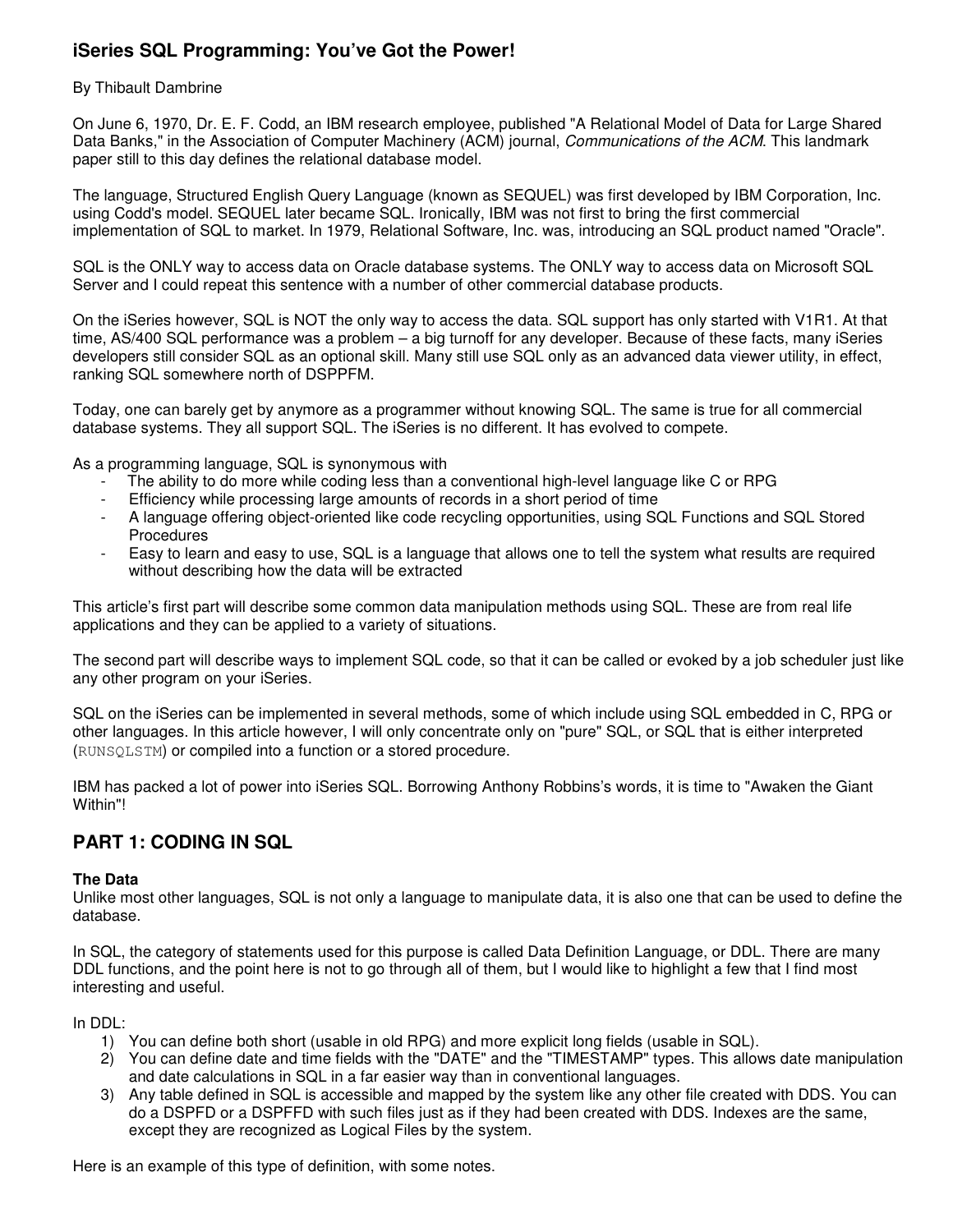| <b>CREATE</b><br><b>TABLE</b>                   | ER100F                           |            |                  |         |             |  |  |
|-------------------------------------------------|----------------------------------|------------|------------------|---------|-------------|--|--|
|                                                 |                                  |            |                  |         |             |  |  |
| BATCH ID                                        |                                  | FOR BTCHID | NUMERIC (10)     |         |             |  |  |
| SOURCE FACILITY                                 |                                  | FOR SRCFAL | <b>CHAR (50)</b> |         |             |  |  |
| LOAD TIMESTAMP                                  |                                  | FOR LDTMSP | TIMESTAMP        |         |             |  |  |
|                                                 |                                  |            |                  |         |             |  |  |
|                                                 | LABEL ON ER100F (SOURCE FACILITY |            |                  | TEXT IS |             |  |  |
|                                                 | 'Source Facility                 |            |                  |         | $\cdot$ :   |  |  |
| LABEL ON ER100F                                 | (BATCH ID                        |            |                  | TEXT IS |             |  |  |
|                                                 | 'Batch ID                        |            |                  |         | $\cdot$ ) : |  |  |
|                                                 | LABEL ON ER100F (LOAD TIMESTAMP  |            |                  | TEXT IS |             |  |  |
|                                                 | 'Load Timestamp                  |            |                  |         | $\cdot$ ) ; |  |  |
|                                                 |                                  |            |                  |         |             |  |  |
| LABEL ON TABLE ER100F IS 'Test Data Fact Table' |                                  |            |                  |         |             |  |  |

Note the SOURCE\_FACILITY column, defined as CHAR, as opposed to VARCHAR (more common is other SQL implementation). This is because on the iSeries, VARCHAR does cause some extra overhead. If you really need to use VARCHAR, you should know that in this type of field, the first two bytes of the field are used to store the length of the field that is occupied with data. For example, if 39 bytes were busy with data out of the 50 bytes available, the number 39 would be in binary in these two bytes. In the past, I also found that using VARCHAR columns for index keys would best be avoided for performance-critical index columns.

Note the LOAD\_TIMESTAMP column. It is defined as TIMESTAMP. This data type is one of the most valuable in SQL, as one can do data calculations, such as the number of days, hours or minutes between two time stamps. There is also a DATE data type, which is equally useful.

Note the "FOR" notation followed by the short field name. This is iSeries-specific and it is there so that the programmer can give a long and a short name to a column. Short here, means 10 characters or less. If you decide to use a long name (greater than 10 characters) for your column without specifying a short name with the FOR operand, the system will create a short name for you. For example: If you chose to use "BATCH\_NUMBER" (12 characters in all – which is allowable in SQL), SQL will assign a 10-character short name for your column which will look like "BATCH00001" and is typically not very meaningful.

One more point on creating tables with SQL: To create a table with a source member written like the one above, you have to use the RUNSQLSTM command. The table will be created in your CURRENT LIBRARY. If you wish to create it elsewhere, you have to first change the CURRENT LIBRARY for the job first.

Here is an index example: Indexes are visible on the iSeries as Logicals in a DSPDBR command:

CREATE UNIQUE INDEX ER100FIDX ON ER100F ( BATCH\_ID )

On the index, the long or the short names are both valid to specify keys. Note the "UNIQUE" keyword. This is specifying a unique key and is only needed if you do need the key to be unique. With SQL, on the iSeries, in addition to creating a UNIQUE INDEX, one has also the option to create a UNIQUE CONSTRAINT. Constraints, however, do not show up on the DSPDBR command. To find constraints, one has to look in the SQL Catalog.

#### **Exploring the SQL Catalog**

The SQL catalog is a repository of all tables, column names, triggers and generally every component relevant to the database. On the iSeries, one can locate the SQL Catalog tables in library QSYS2. Note that even tables created originally as files with the CRTPF or CRTLF commands will be recorded in the DB2 SQL Catalog tables. These SQL Catalog tables all start with the letters "SYS".

For example, to find the SQL definition of an existing table, you can do a SELECT  $*$  FROM QSYS2/SYSCOLUMNS WHERE TABLE\_NAME = 'FILE\_NAME'. Using SELECT \* FROM QSYS2/SYSCHKCST will show all existing constraints in your system. Other SQL catalog files include SYSINDEXES, SYSFUNCS, SYSTRIGGER and SYSVIEWS.

#### **Critical Nature of Indexes**

Often in SQL training sessions, for obvious reasons, the databases used for teaching purposes are small. In these situations, not having an index or not using the best methods produces a result in reasonable time, regardless of the presence or absence of indexes. When processing large amounts of data, absence of an index or using a less than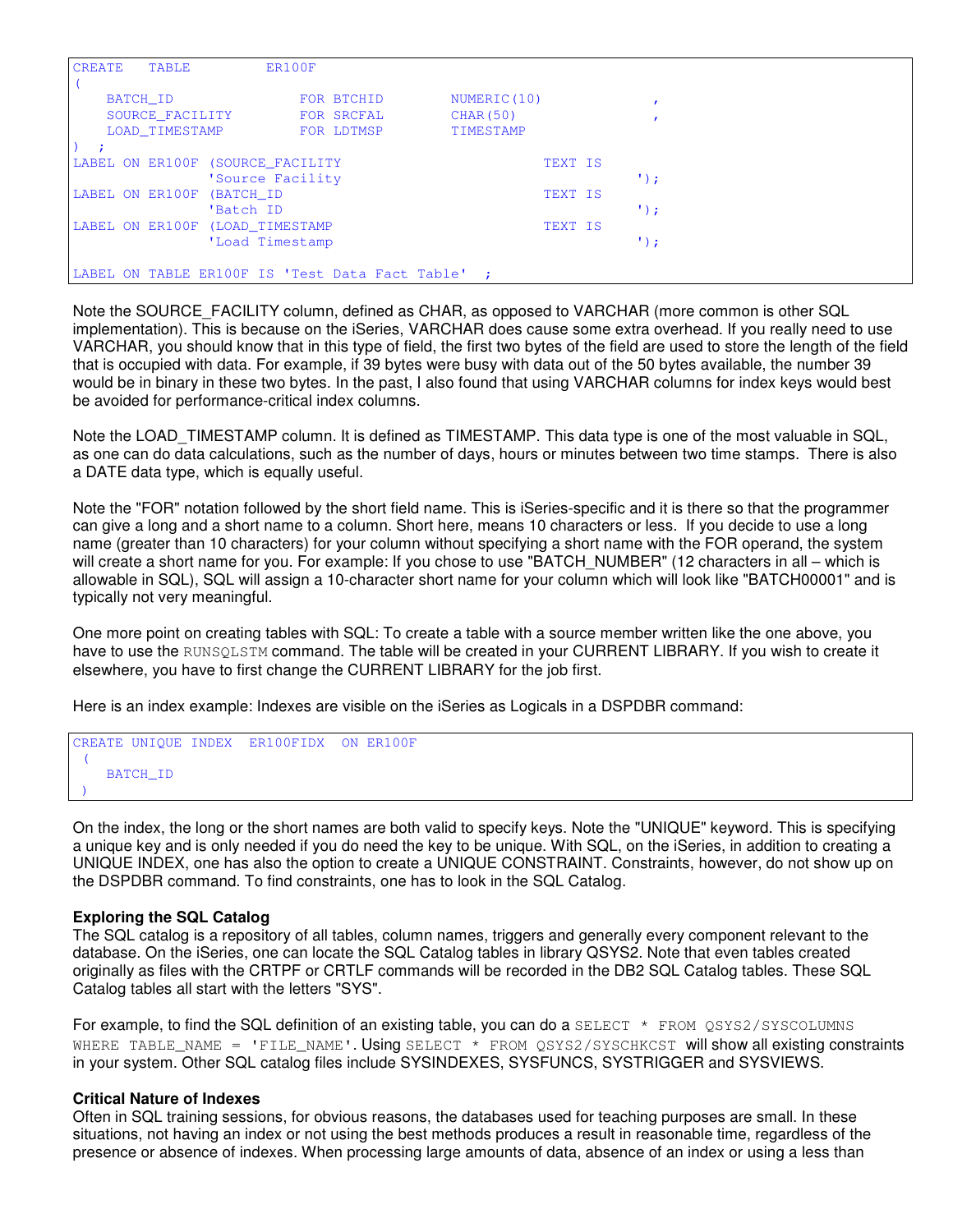optimal method (which forces SQL to do more disk access than it would otherwise), will magnify inefficiencies and the time it takes to produce results.

Another point, which cannot be over-emphasized, when putting together a database for use in SQL, is to ensure that the data within is usable "as is". What I mean here is that if you need a date field, use the DATE data type, not a DEC or CHAR. Ensuring that your data is set in the best data type will mean that you will be able to join tables with indexes that have the same type and do not need to be cast or modified to connect.

### **Altering Tables With Data**

SQL has the ability to alter a table, even if it already contains data. Effectively, you can add or remove a column on a table without having to temporarily store the data in a work-file and copying it back after re-compiling the table. Note that the ALTER keyword in SQL can also be used for adding or removing constraints and primary keys.

Adding a column: ALTER TABLE EQP\_TABLE ADD COLUMN EQUIPMENT CATEGORY FOR EQPCAT CHAR(10) Removing a column: ALTER TABLE EOP TABLE DROP COLUMN EQUIPMENT CATEGORY

Adding a constraint: ALTER TABLE EQP\_TABLE ADD CONSTRAINT NEWID UNIQUE(EQP\_ID, PURCH\_DATE)

#### **Using SQL to create Triggers**

Another notable SQL feature is its ability to create database triggers. Below, is the syntax for a trigger written with SQL:

| Trigger syntax                                                     | Trigger Example (re-printed from IBM Manual)                          |  |  |  |
|--------------------------------------------------------------------|-----------------------------------------------------------------------|--|--|--|
|                                                                    | CREATE TRIGGER SAL_ADJ                                                |  |  |  |
| CREATE TRIGGER trigger_name                                        | AFTER UPDATE OF SALARY ON EMPLOYEE                                    |  |  |  |
| Activation _Time Trigger_Event ON table_name                       | REFERENCING OLD AS OLD EMP                                            |  |  |  |
| REFERENCING OLD AS old_row NEW AS new_row                          | NEW AS NEW EMP                                                        |  |  |  |
| FOR EACH ROW / FOR EACH STATEMENT                                  | FOR EACH ROW                                                          |  |  |  |
| MODE DB2ROW / DB2SOL                                               | MODE DB2SOL                                                           |  |  |  |
| WHEN condition                                                     | WHEN (NEW EMP. SALARY > (OLD EMP. SALARY $*1.20$ ))                   |  |  |  |
| <b>BEGIN</b>                                                       | BEGIN ATOMIC                                                          |  |  |  |
| Trigger body                                                       | SIGNAL SOLSTATE '75001' ('Invalid Salary                              |  |  |  |
| END.                                                               | Increase - Exceeds 20%');                                             |  |  |  |
| (DB2ROW triggers are activated on each row operation,              | END                                                                   |  |  |  |
| DB2SQL triggers are activated after all of the row operations have | BEGIN ATOMIC specifies a list of SQL statements that are to be        |  |  |  |
| occurred)                                                          | executed for the triggered-action. The statements are executed in the |  |  |  |
|                                                                    | order in which they are specified.                                    |  |  |  |

#### **Coding in SQL – Join Basics**

One of the must-have building blocks for coding in SQL is the JOIN statement. This is where all the set logic comes alive. While SQL can handle record-by-record processing using cursors, in most cases, it is most efficient when processing sets of records.

Here are the choices we have when joining tables. When two bolded keywords are specified, both syntaxes are correct. One is simply more explicit than the other:

- A **Join** or **Inner Join** returns only the rows from each table that have matching values in the join columns. Any rows that do not have a match between the tables will not appear in the result table.
- A **Left Join or Left Outer Join** returns values for all of the rows from the first table (the table on the left) and the values from the second table for the rows that match. Any rows that do not have a match in the second table will return the null value for all columns from the second table.
- A **Right Join or Right Outer Join** return values for all of the rows from the second table (the table on the right) and the values from the first table for the rows that match. Any rows that do not have a match in the first table will return the null value for all columns from the first table.
- A **Left Exception Join** returns only the rows from the left table that do not have a match in the right table. Columns in the result table that come from the right table have the null value.
- A **Right Exception Join** returns only the rows from the right table that do not have a match in the left table. Columns in the result table that come from the left table have the null value.
- A **Cross Join** returns a row in the result table for each combination of rows from the tables being joined (also known as a Cartesian Product).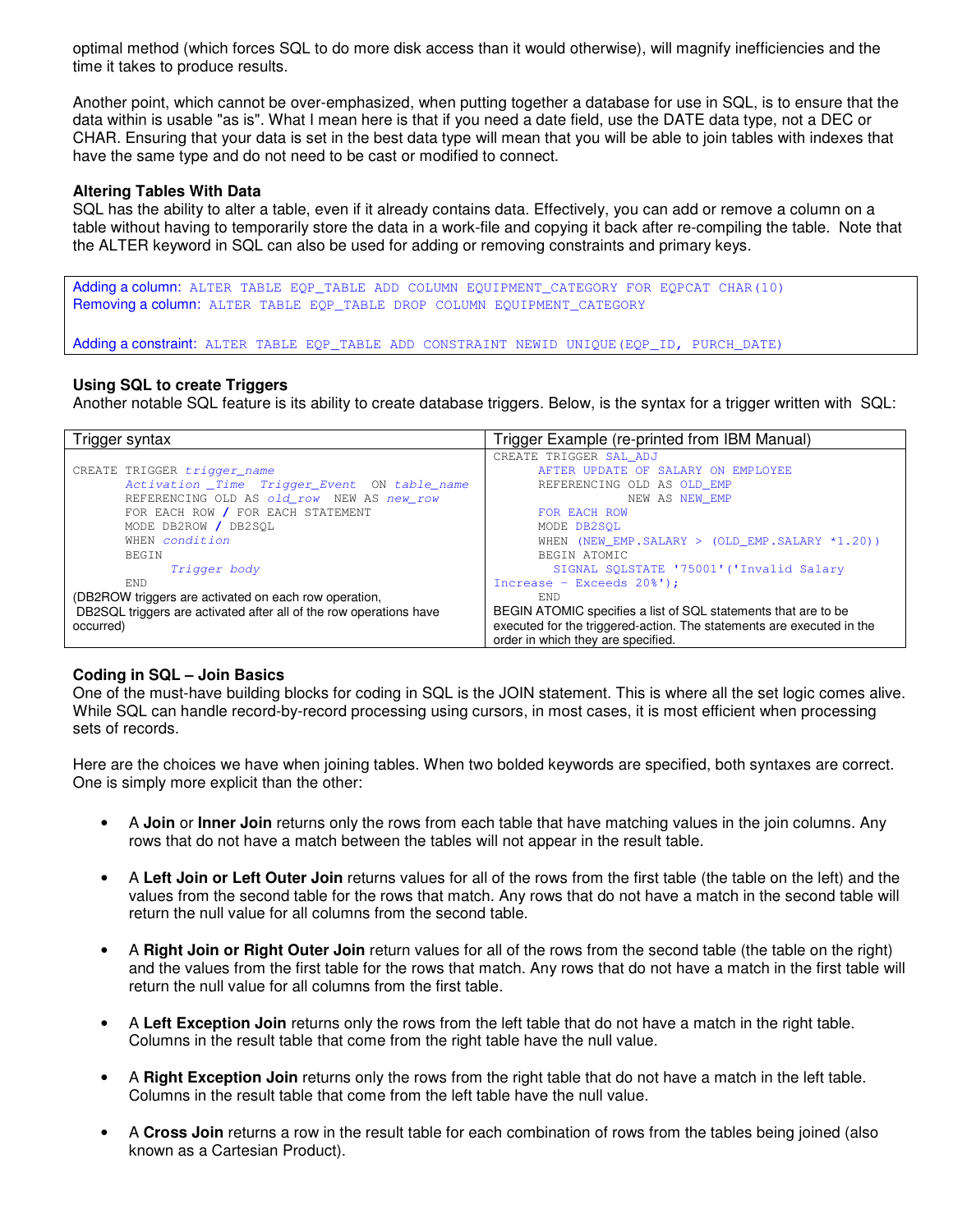The ability to join tables gives the flexibility to assemble data from several sources. It also allows correlations, updates, deletes and verifications.

#### **Bringing SQL to life** – **Some common coding examples:**

Join logic is good to know, but in isolation, it all remains SQL theory. In the following paragraphs, I will describe real life examples and the SQL methods that I have used to resolve these situations.

#### **Example 1: Gathering Information from Several Tables Using a Left Outer Join**

Let us assume that your primary file is the employee master, which is keyed by EMPLOYEE\_NBR and your secondary files are the BENEFITS\_MASTER and the PAYROLL\_MASTER. Both also contain an EMPLOYEE\_NBR column. These columns will be the join keys. If a BENEFITS\_MASTER or PAYROLL\_MASTER record cannot be found for a given key in the primary file, SQL by default will return a NULL value. In this example however, we will intercept NULLs with the IFNULL operand and substitute the NULLs with our own defaults.

```
INSERT INTO EMPLOYEE_DATA
(
EMPLOYEE_NBR,
EMPLOYEE_NAME,
EMPLOYEE_BENEFITS_DESC,
EMPLOYEE_SALARY,
SALARY_CATEGORY
)
SELECT
EM.EMPLOYEE_NBR,
EM.EMPLOYEE_FIRST_NAME || ' ' || EM.EMPLOYEE LAST NAME.
IFNULL(BM.EMPLOYEE_BENEFITS_DESC, 'New Employee – Benefits not yet allocated'),
IFNULL(PM.YEARLY_SALARY, 0),
CASE
    WHEN PM.YEARLY_SALARY<100000 THEN 'REGULAR EMPLOYEE'
    WHEN PM.YEARLY_SALARY<=100000 THEN 'EXECUTIVE EMPLOYEE'
    WHEN PM.YEARLY_SALARY IS NULL THEN 'UNKNOWN - INVESTIGATE'
    ELSE 'DA BOSS'
END
FROM EMPLOYEE MASTER EM
       LEFT OUTER JOIN BENEFITS_MASTER BM ON EM.EMPLOYEE_NBR = BM.EMPLOYEE_NBR
       LEFT OUTER JOIN PAYROLL_MASTER PM ON EM. EMPLOYEE_NBR = PM. EMPLOYEE_NBR;
```
A couple of points regarding the example above:

- If you have more than one match in the outer join (BENEFITS MASTER in this case) file, SQL will return as many rows as there are matches.

- Left Outer Join is a very efficient model. The example above shows one table (EMPLOYEE\_MASTER) joined to a two other tables, the BENEFITS\_MASTER and the PAYROLL\_MASTER. You can actually add many left outer joins and still get a very efficient retrieval process. In RPG terms, it is similar to putting a read of EMPLOYEE\_MASTER in a loop, and for each record, doing a chain to BENEFITS MASTER and another chain to PAYROLL MASTER, based upon the returned indicators, putting a default value in the variable and writing the results into EMPLOYEE\_DATA.

- Of all the SQL techniques, Left Outer Join is one of the most commonly used to extract data.

- Note the CASE statement used for filling the SALARY\_CATEGORY column. CASE statements give your SQL code the flexibility to transform data, as opposed to only gather data as it is. Think of this in a situation where you are using SQL to do a data conversion project. This is one example where using CASE may be most useful.

#### Example 2: Updating or Deleting Data in a Table Using a Correlated Query

a) An update in a given table, when based on data stored in another table is described in SQL a "correlated update". In this situation, you have to repeat the same "where" clause 2 times. Note the use of correlation names. The main table, FILEX, is correlated to the name "MAIN". The table on which the decision to update is based, FILEY, is correlated to the name UPDT. Giving the correlation names makes each table's role more obvious in the SQL statement. Note also that once the table is given a correlation name, any column that belongs to it must be qualified with that correlation name, as opposed to the original table name, if you chose to qualify it.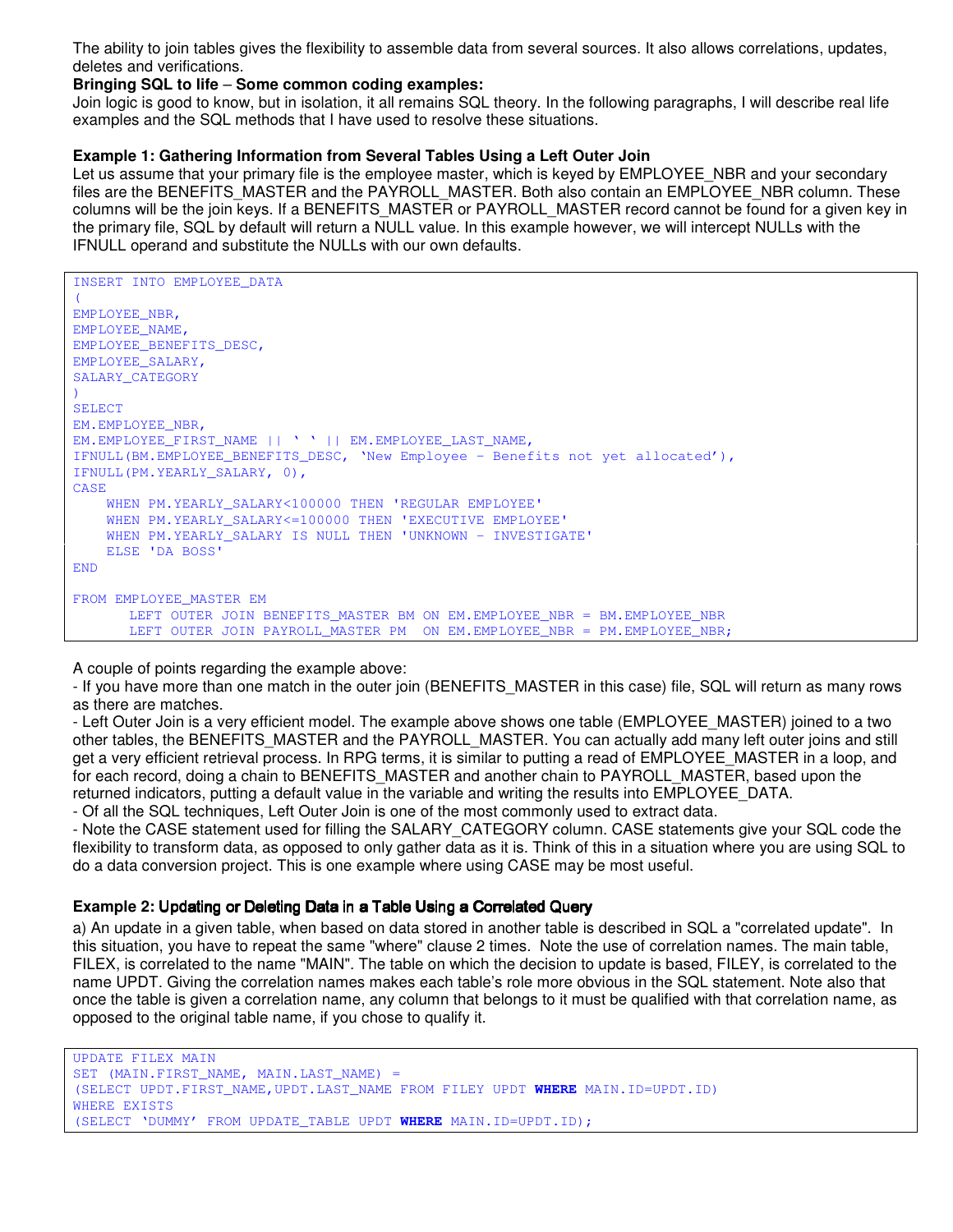b) A delete in one table based on data stored in another table is called "correlated delete". Again, here is an example using the WHERE clause two times:

```
DELETE FROM FILEX MAIN
WHERE EXISTS
(SELECT 'DUMMY' FROM FILEY UPDT WHERE MAIN.ID=UPDT.ID);
```
To formalize the correlation name syntax, one can say it works in the following pattern: SELECT "TABLE\_CORRELATION NAME"."COLUMN\_NAME1" "COLUMN\_CORRELATION NAME" FROM "TABLE\_NAME" "TABLE\_CORRELATION NAME"

#### **Example 3: Finding Duplicate Keys in a Table**

One of the most common uses for SQL is to identify duplicate values in a raw input table. To find out if there are duplicates, there are several methods, several solutions that you may want to pick from, depending on what you are aiming to do.

a) This example will show how to identify duplicates, based on the criteria of three different columns in your table.

```
SELECT ADDRESS_1, ADDRESS_2, ADDRESS_3, COUNT(*)
FROM CONTACT_TABLE
GROUP BY ADDRESS_1, ADDRESS_2, ADDRESS_3
HAVING COUNT(*) > 1
```
Note the HAVING clause. It applies only on aggregated values, in this case, the COUNT(\*). Note: You cannot do a "WHERE COUNT(\*) > 1". The WHERE clause is good only for comparing values in individual rows.

b) The example above will show only the key fields of the duplicate rows. If you wish to see the entire row (all the columns), you can use the following method, which joins a table to itself and uses the relative record number, as well as the keys to show the duplicates:

```
SELECT RRN(A1), A1.* FROM CONTACT_TABLE A1
WHERE RRN(A1) < (SELECT MAX(RRN(A2) ) FROM CONTACT_TABLE A2
                WHERE (AI.ADDRESS 1 = A2.ADDRESS 1 AND
                        A1.ADDRESS_2 = A2.ADDRESS_2 AND
                        A1.ADDRESS_3 = A2.ADDRESS_3 ) )
ORDER BY A1.ADDRESS_1, A1.ADDRESS_2, A1.ADDRESS_3
```
Note on this example the use of correlation names A1 and A2. Here, the use of correlation names allows us to attack the same table as if they were two distinct objects. One thing to remember, if you use a correlation name for a table, it is wise to use that correlation name to qualify any column you retrieve, especially if you join a table to itself. Another point to remember with the code above is that without index, it can be a time-consuming operation if the file is large.

c) Of course, once duplicates are identified, you may want to remove them. Assuming the ID\_NUMBER in this case is the key we want to keep as unique, the code below will remove all the records lower than the greatest key value.

```
DELETE FROM CONTACT_TABLE A1
WHERE A1.ID_NUMBER <
(
    SELECT MAX(A2.ID_NUMBER)
    FROM CONTACT_TABLE A2
    WHERE ( A1.ADDRESS_1 = A2.ADDRESS_1 AND
           A1.ADDRESS_2 = A2.ADDRESS_2 AND
           A1.ADDRESS_3 = A2.ADDRESS_3 )
)
```
d) Extracting Maximum Values where duplicates may be present in a data set:

Let's assume for this example that each batch of cash-register data is time-stamped. Imagine for a second that a cash register was polled twice by accident. Or a situation where half the sales came in, the communication was broken by a power failure and a polling re-try retrieved the entire batch again, thus creating duplicates. Using the time-stamp, you would only be interested in the latest data. Here is what you could do in SQL to get this information: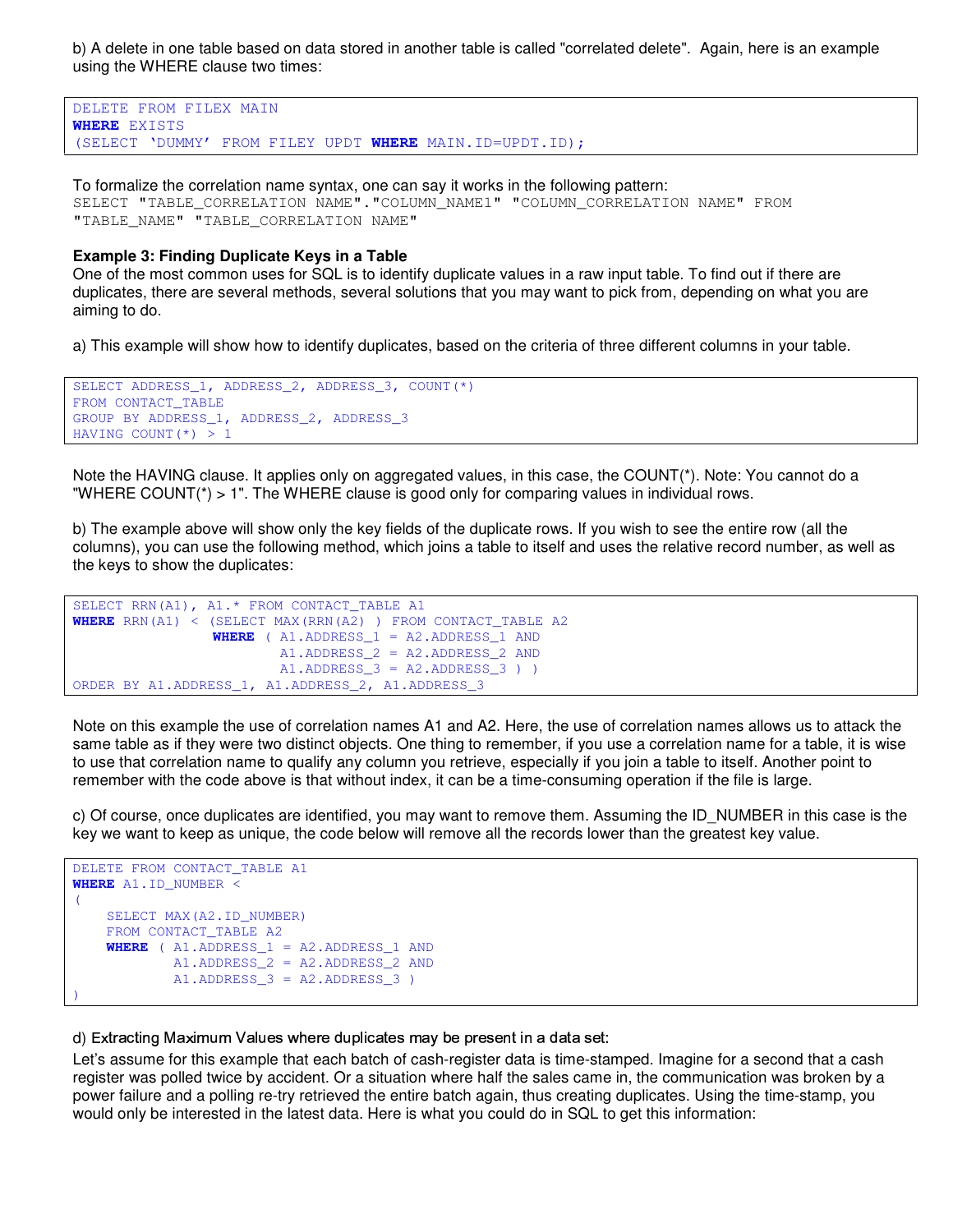Note that I used the MAX function in the examples above. The MIN function works the same way and returns the smallest value.

#### **Example 4: Joining Two Tables with Incompatible Keys**

The solution to this problem may be casting. Using SQL's casting function, you can transform on the fly the contents of a numeric column into characters and vice-versa. With the transformed key, you can then join to the foreign table with a key that has now compatible data types. The only draw-back to this method is that the indexes will not be used. Because of this, on a large scale, it can become an expensive in terms of time and computing resources.

To cast alpha data as numeric, use the following formula: SELECT INT(SUBSTRING(CHARCOLUMNNAME, STARTCHAR, LENGTH)) FROM FILENAME Note that this example also has a substring built-in, meaning we are picking only a portion of column

To cast numeric data as alpha, use the following formula: SELECT CAST(INTEGERCOLUMN AS CHAR(5)) FROM FILENAME ("5", in this example, is the length of the character string to convert to)

### **Example 5: Converting JD Edwards dates to readable format using SQL**

JD Edwards\* ERP stores dates in a particular format:

- first digit is a 0 for dates prior to Y2K and 1 for dates after Y2K
- second and third digits are the last two numbers of a year i.e. for 2005 this value will be "05"
- third, fourth and fifth digits are the Julian day (nth day of the year)

For example, 103330 really translates to November 26, 2003. While this works well for a computer, it is not very readable by people. This can be easily changed for reading and reporting with SQL by using the following SQL formula, here is an example:

SELECT DATE(CHAR(1900000+SDUPMJ)) FROM F4211

#### **Example 6a: Retrieving the N Largest Values of a Column – The SLOW Way**

SQL methods can be mixed and combined to produce different results. This example demonstrates a method to retrieve N of the largest quantities in a data set. In this case, we will use the 5 largest customers, in terms of sales. The example below does have one draw-back – it uses a sub-select, which typically is not very efficient, so using this method on a large amount of data may cause a lot of disk access – resulting in a hit on performance.

```
SELECT * FROM CUSTOMER A
WHERE 5 > (SELECT COUNT(*) FROM CUSTOMER B
WHERE B.SALES > A.SALES )
ORDER BY A.SALES DESC
```
# **Example 6b: Retrieving the N Largest Values of a Column – The FAST Way**

The "FETCH FIRST n ROWS ONLY" clause can help in limiting the ouptut of a query. It is also much more efficient than the query above. In this example, only 5 disk retrieval operations are necessary and if your table is indexed, you will not even need to figure out the order in which to pull the data.

SELECT \* FROM CUSTOMER A ORDER BY A.SALES DESC **FETCH FIRST 5 ROWS ONLY**

#### **Example 7: Finding distinct values with SQL**

SQL can conveniently find distinct values in a data set, essentially, giving you only unique values. If for example, you had a mail order business and wanted to know, using the order file, what are the distinct cities from where all the orders came from, you could say:

```
SELECT DISTINCT CITY_NAME,
FROM ORDERS
ORDER BY CITY_NAME
```
**Example 8: Aggregating Data with SQL**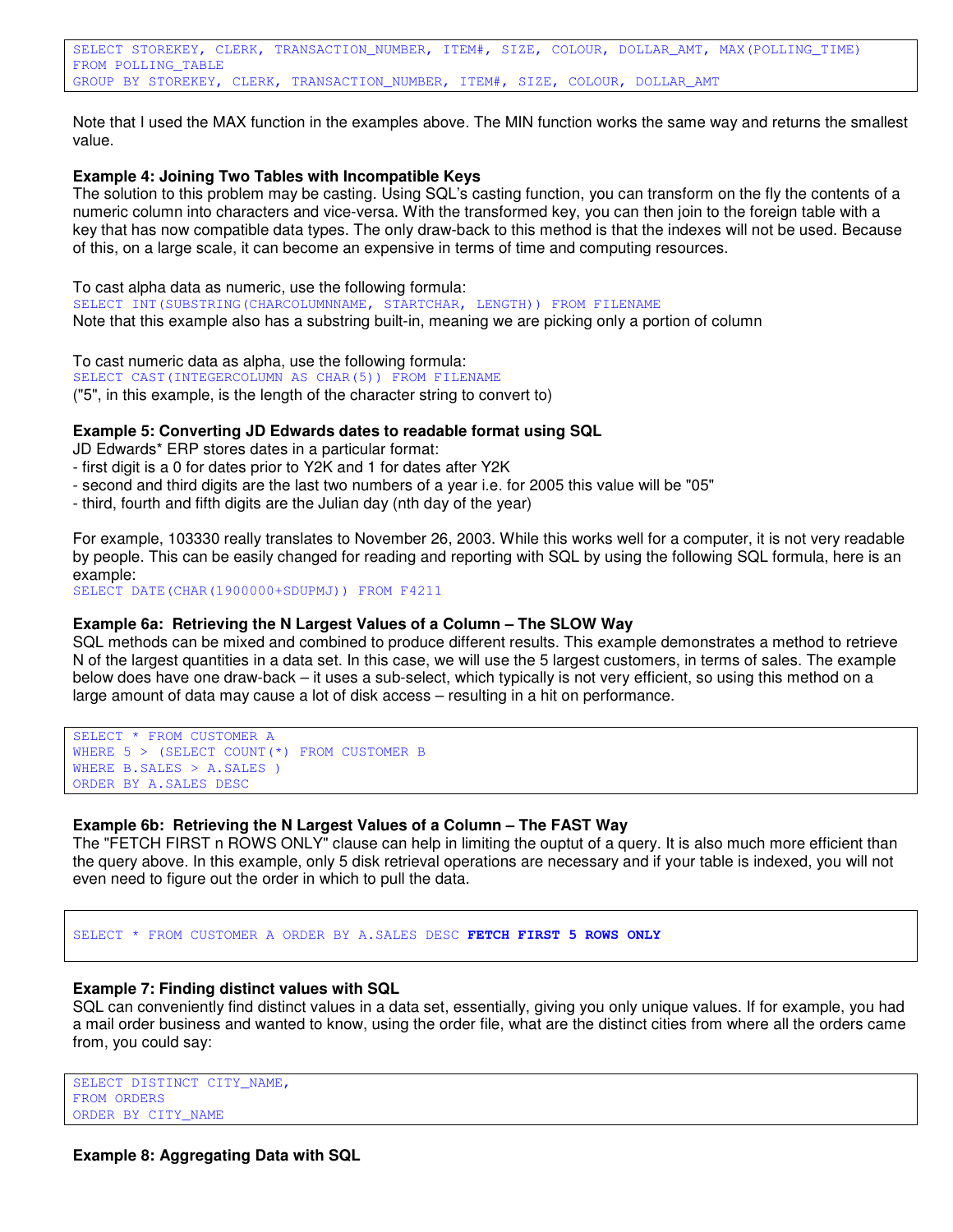SQL can aggregate values, such as COUNT(\*), SUM(COL\_NAME) or AVG(COL\_NAME). This method shows how one can display the resulting data by descending order of the aggregated value. The "ORDER BY 2 DESC" notation is not a typo. It means "order by the second argument in descending order".

SELECT CITY\_NAME, SUM(ORDER\_VALUE) FROM ORDERS GROUP BY CITY\_NAME ORDER BY 2 DESC

# **A word about NULLs**

The NULL value is different from a blank value. It is a value equivalent to "unknown". Where a value is not found in a left outer join for example, a NULL is returned by SQL, essentially meaning that this value is unknown.

In SQL, one can purposely set a value to NULL by coding: UPDATE TABLE\_A SET USER\_NAME **=** NULL However, to use the existence of a NULL for comparison, one has to write UPDATE TABLE\_A SET FIRST\_NAME = '???' WHERE LAST\_NAME **IS** NULL

#### **Using the DB2 equivalent of Oracle's DUAL table**

In Oracle, there is a handy system table named simply "DUAL". It is used when one needs to retrieve system values, such as the system time. The DB2 for iSeries equivalent of Oracle's "DUAL" is SYSIBM/SYSDUMMY1. The name is longer than just "DUAL", but it works the same way. Here are two examples with dates. Note the second one, which is used to make date calculations based on today's date.

SELECT CHAR( DATE(TIMESTAMP('2005-12-31-23.59.59.000000'))) FROM SYSIBM/SYSDUMMY1 12/31/05 SELECT CHAR( DATE(TIMESTAMP('2005-12-31-23.59.59.000000') +7 DAYS)) FROM SYSIBM/SYSDUMMY1 01/07/06

In part 2 of this article, I will show you how to put it all together and use it in real (production) life.

# **PART 2: Running SQL on iSeries**

In Part 1 of this article, I have covered a number of every-day useful examples of code that can be used for a variety of situations. While impossible to cover all possibilities, it is designed to start the reader into thinking of real-life applications SQL can be used for in a production environment. We are now at the start of Part 2, which will cover the implementation methods in which all these coding examples can be packaged into code that can run or be scheduled like any other object.

While running the odd SQL function on an interactive screen can be helpful to debug data problems, there is much more to SQL than being a better version of DSPPFM. The real power of SQL only comes when it is used within an application.

There are three ways of running SQL code on the iSeries. They are:

- 1) Interpreted SQL code
- 2) SQL code embedded in a C, RPG etc… high level language program
- 3) SQL Stored Procedures

I will concentrate only on the Interpreted SQL and Stored SQL procedure methods, which use SQL code ONLY. We will not cover SQL embedded in another language. This also means that we will only cover SQL code executable in batch mode.

#### **RUNSQLSTM - Running Interpreted SQL Code in Batch**

Interpreted SQL is a simple method. Write your SQL code into an ordinary source member and use the RUNSQLSTM command to run it. Each SQL statement must end with a semi-colon character if there is more than one statement in an individual source member. No compiling is necessary. The syntax will be checked at run time and logged in a spool file. This type of procedure cannot be debugged using a debugger, but the spooled output is typically explicit and easy to read.

There are two base points to remember when using SQL in batch on the iSeries.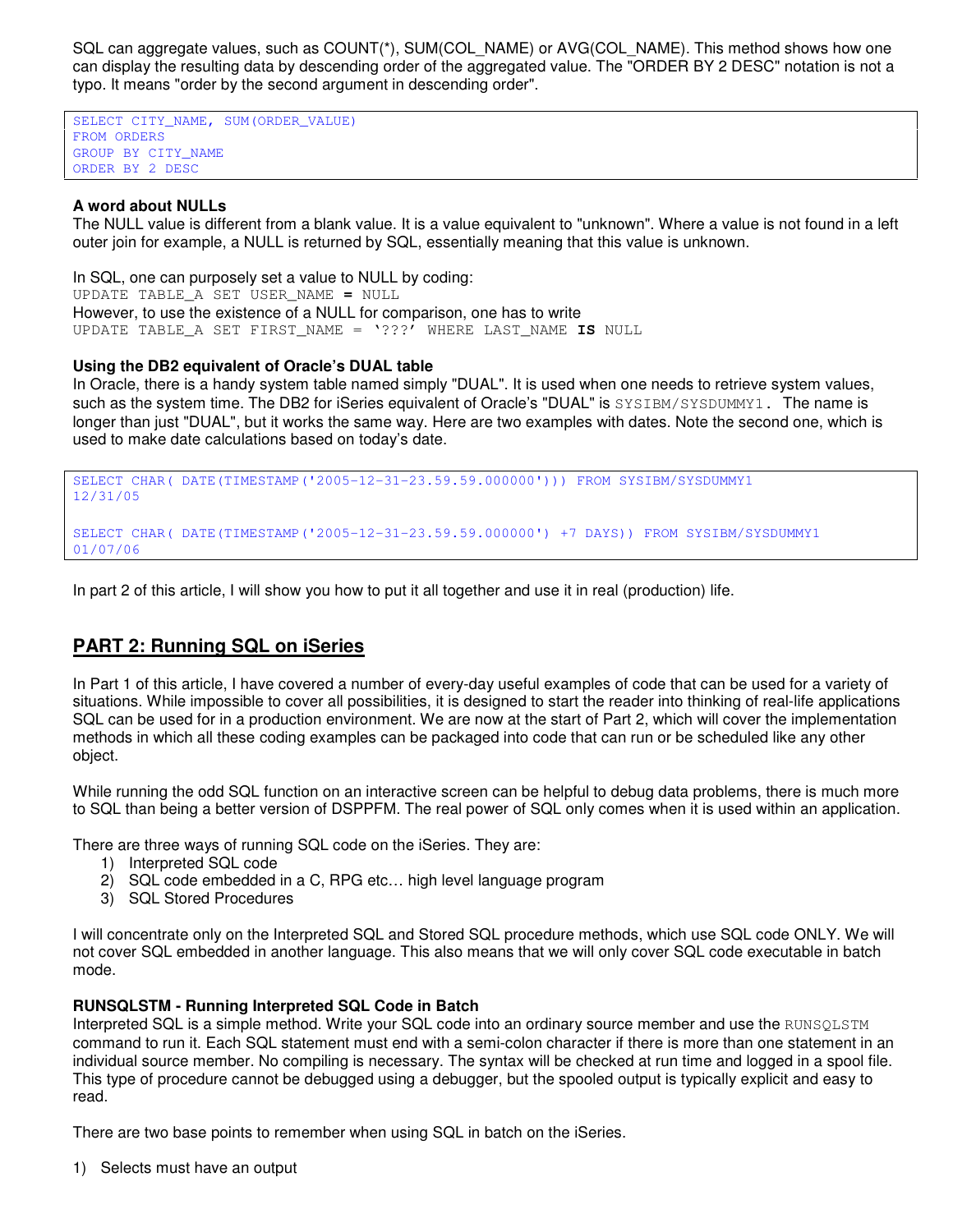With few exceptions, the examples shown in Part 1 are of the "SELECT" variety. A "SELECT" SQL statement all by itself works well in interactive mode because the output goes to the screen by default (it can also be configured to output to a file). When using SQL in batch, the output HAS to be directed somewhere. A SELECT in batch all by itself will produce results that will have nowhere to go and this will result in an error. The typical construct is:

INSERT INTO EXTRACT SELECT INPUT.FIRST\_NAME, INPUT.LAST\_NAME, INPUT.SALARY FROM PAYROLL INPUT WHERE (INPUT.SALARY IS > 1000000);

In this case, the output of the SELECT statement is directed to the table EXTRACT

#### 2) Set Processing Only

When using interpreted SQL on the iSeries, one can only process data in sets (as opposed to record-by-record). Recordby-record processing requires the declaration of an SQL CURSOR, and this can only be handled either in a Stored Procedure or in SQL code embedded in an ILE language such as ILE C or ILE RPG, all of which are compiled. Once the source member containing the SQL statement is built, you can execute it in interpreted mode with the following command: RUNSQLSTM SRCFILE(SRCFILLIB/SRCFIL) SRCMBR(SRCMBR). This is a CL command and can be entered into any CL program.

# **SQL Stored Procedures - Running Compiled SQL Code in Batch**

Creating and running SQL stored procedures is a bit more involved than interpreted SQL, but not by much. The benefit of the extra effort is worthwhile for the following reasons:

Stored Procedures

- 1) Compile into executable objects
	- a. Compiled code runs faster than interpreted code
	- b. With compiled code, one can put the program in debug and retrieve the DB2 SQL Optimizer messages to figure out the best indexes to use
- 2) Allow the choice of using set processing or record-by-record processing, using SQL cursors
- 3) Allow programming constructs such as loops and if-then-else conditions
- 4) Can take advantage of compiled SQL Functions

Below, is an example of a short procedure, with a do-loop and a cursor, which enables the SQL code to target data one record (row) at a time. In this case, we are updating the time stamp for each row in a table. The time stamp precision extends to the millionth of a second. Because of this level of precision, each record will be stamped with a unique time stamp value.

```
CREATE PROCEDURE PROC_NAME
LANGUAGE SQL
-- START PROCEDURE
-- This procedure will, for each row of table ER400SX, retrieve the current timestamp
-- and update the column PUBLISH TMS within ER400SX
BEGIN
-- DECLARE CURSOR VARIABLES
DECLARE PUBLISH_TMS TIMESTAMP ;
DECLARE WORK_TIMESTAMP TIMESTAMP ;
DECLARE SQLSTATE CHAR(5) DEFAULT '00000';
DECLARE AT_END INT DEFAULT 0 ;
DECLARE SQLCODE INT DEFAULT 0;
DECLARE CURSOR_UPD CURSOR FOR
SELECT PUBLISH_TMS FROM ER400SX MAIN;
SET AT END = 0;OPEN CURSOR_UPD ;
FETCH_LOOP:
LOOP
   FETCH CURSOR UPD INTO WORK TIMESTAMP ;
   IF SQLCODE = 0 AND SQLSTATE = '00000' THEN
      UPDATE ER400SX
```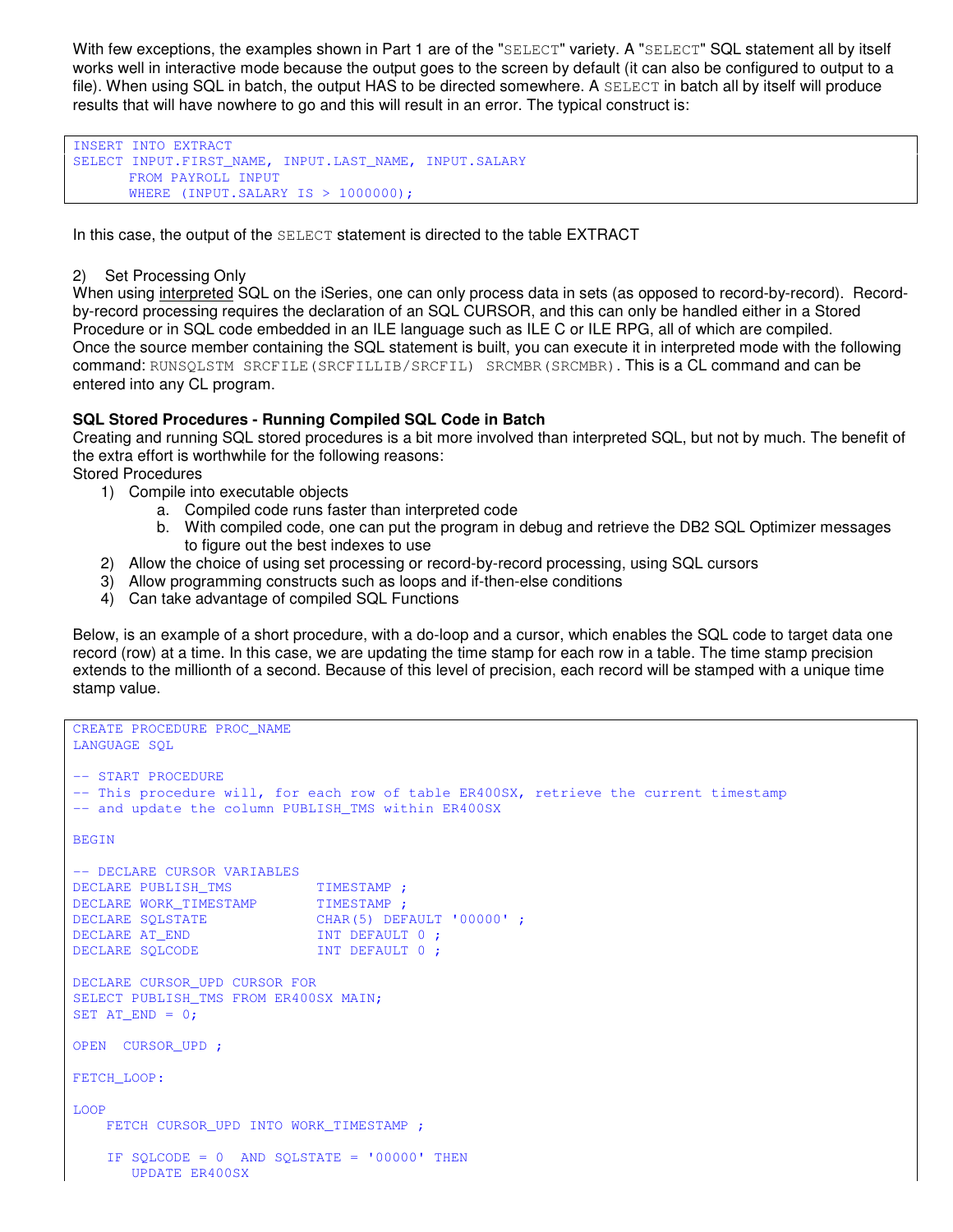```
SET PUBLISH_TMS = CURRENT TIMESTAMP,
          TIME_ELAPSED = DAY(CURRENT_TIME_STAMP – WORK_TIMESTAMP)
      WHERE CURRENT OF CURSOR UPD ;
   ELSE
      SET AT_END = 1;
      LEAVE FETCH_LOOP ;
   END IF ;
END LOOP ;
CLOSE CURSOR_UPD ;
-- END PROCEDURE
END
```
There are several steps to turn this source code into a running, callable program.

The first step is to execute the SQL source, as one would with interpreted SQL, using the RUNSQLSTM command we are now familiar with.

Because the source code begins with "CREATE PROCEDURE PROC\_NAME", running the code with RUNSQLSTM within will effectively trigger the creation of the procedure PROC\_NAME. Note that if an object of type \*PGM with the same name already exists in your CURRENT LIBRARY, RUNSQLSTM will not replace the object. The compilation will simply crash. If you want to create the procedure elsewhere, change your CURRENT LIBRARY to the desired target library prior to running the RUNSOLSTM command.

Assuming there are no syntax errors, an object of type CLE will be created, bearing the name of the procedure that you chose. In effect, the Operating System will wrap your SQL code in ILE C and created an ILE C object.

There is one catch with this type of program. Stored Procedures looks like ordinary ILE C programs but cannot be called from the command line. They have to be called from an SQL environment. I say this here because it is not very obvious in the manual. If called from the command line, like any other program, the Stored Procedure object will crash with a "Pointer not set for location referenced" error. The reason for this is that the SQL environment passes hidden parameters when SQL Stored Procedures are called from there.

There are four ways to call SQL procedures from an SQL environment:

- 1) Interactively This is a quick way to test this type of program, provided you are using small data sets.
	- a) Use the STRSQL command to enter an SQL environment.
	- b) From the SQL command line, use the same syntax as you would for any program:

CALL LIBNAME/PROC\_NAME. This will call the Stored Procedure object and it will end normally.

2) Batch – Option 1 – This is the simplest way to write code that can be called from a program. It is a bit awkward, but it does work. Remember here that the aim is simply to call the program "from an SQL environment".

- a) You would first need to create a source member that would have inside "CALL LIBNAME/PROC\_NAME"
- b) A CL program can subsequently run this member with the RUNSQLSTM command.

3) Batch – Option 2 – This method uses the QMQRY, or Query Manager product.

Here again, the aim is to call the program "from an SQL environment".

a) In a QMQRY member, type CALL LIBNAME/PROC\_NAME. Note that QMQRY offers some flexibility here, you could create a QMQRY designed simply to run procedures and have something like CALL &LIBNAM/&PROC\_NAME, where **&LIBNAM** and **&PROC\_NAME** could be passed as parameters.

b) Use the STRQMQRY command to execute the QMQRY member, with or without parameters, depending on how you coded the QM source member.

4) Batch – Option 3 – This method uses a widely available command called EXCSQL, originally created by Dan Riehl (if IBM could put such a command in the OS, it would be very practical). The EXCSQL command effectively lets you execute individual SQL statements from a CL program. It can be downloaded from the Internet. Once you have built this command on your system, you can do something like EXCSQL REQUEST('CALL LIBNAME/PROC\_NAME')

There is one more important point on the topic of Stored Procedures. Being procedures, but also being CLE-type programs, they can be debugged. Here is the method to compile a procedure in a way that it can be debugged: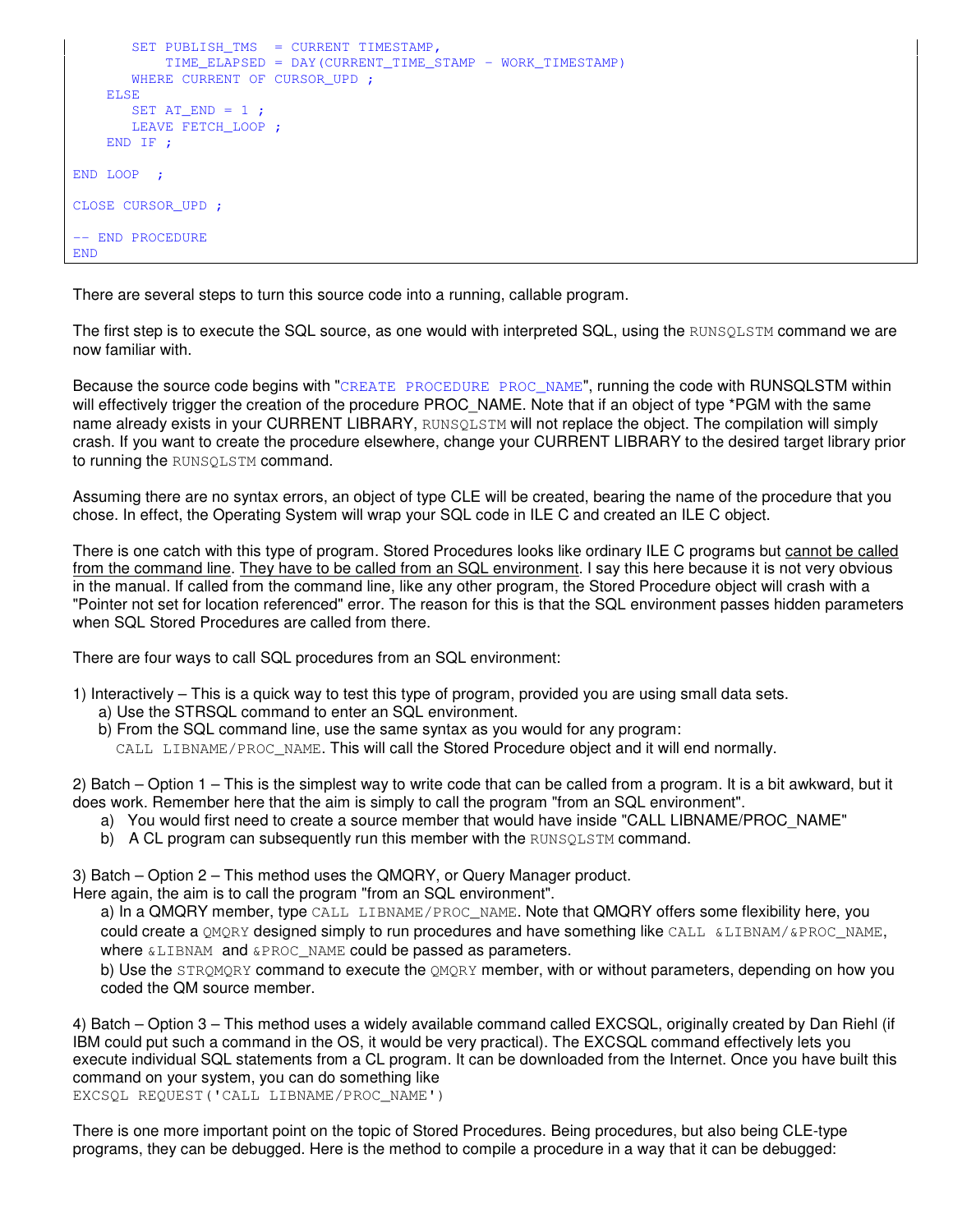Back to the creation of the procedure using RUNSQLSTM, to be able to debug the procedure to be created, use the following option: RUNSQLSTM with DBGVIEW(\*LIST) or DBGVIEW(\*SOURCE). If you use \*LIST, you will have a debug view of the C code generated by the system to wrap around your SQL code. If you use \*SOURCE, you will only see your SQL source as you debug it. While the \*LIST view is interesting to see, the \*SOURCE view is much more convenient for debugging.

Once the procedure is compiled, use  $STRDBC$   $PGM(PROC$   $NAME)$   $UPDPROD$  (\*YES) from the command line to go into debug mode. The next thing you will see is a screen full of source code. Hit F10 and you will be back to the command line. From there, do a STRSQLSTM and from there, a CALL PROC\_NAME. You will be able to step through your program in debug mode.

Here are a few of pointers for debugging an SQL procedure:

1) In a Stored procedure, the SQLCODE is a results indicator variable affected by each database operation. A zero value in the SQLCODE indicates success. To see the value of the SQLCODE variable, use EVAL SQLCODE. To see ALL local variables at any point in your C/400 debug session, enter the following command on the debug screen command line: EVAL %LOCALVARS

2) To see the value of a character string in a C/400 debug session, use the following command:

EVAL  $*$ variablename: s 12 (12 is the length of the string you wish to display)

3). For a more in-depth understanding of what is happening with your latest SQL database operation, if there is a problem, the place to look is a system-maintained data structure named "sqlca". To be able to see the contents of this data structure, in a debug session, use **EVAL sqlca** (Make sure that "sqlca" is in lower case). This instruction will display the entire SQLCA data structure. Remember, these are C programs and all variables are case-sensitive.

For more information, look up IBM Red Book "Stored Procedures, Triggers and User Defined Functions on DB2 Universal Database for iSeries". Further definitions of the sqlca data structure are available on IBM's website in the DB2 Application Development Guide.

#### **SQL Functions – Recycle that Code!**

One of the features I particularly like about SQL is functions. In the same way that on the iSeries, you can create your own commands, you can create your own SQL functions and use them just like any other SQL system-supplied function. While procedures can receive and return many parameters, functions can receive many but will only return a single value. The way functions are implemented on the iSeries is as follows.

To compile a function, use the RUNSQLSTM command. This will compile the function into an object of type \*SRVPGM. This means that the function cannot be called on its own but it can be evoked from within an ILE program or an SQL Stored procedure. Below, is an example using dates to grade an item as fresh, old or very old:

```
CREATE FUNCTION HOW_OLD (INDATE DATE)
 RETURNS CHAR(8)
  LANGUAGE SQL
BEGIN
  DECLARE HOW_OLD CHAR(8);
  DECLARE RETVAL CHAR(8);
   CASE
      WHEN INDATE < CURRENT DATE - 60 DAYS THEN
      SET RETVAL = 'VERY OLD';
      WHEN INDATE < CURRENT DATE - 30 DAYS THEN
      SET RETVAL = 'OLD';
   ELSE
      SET RETVAL = 'FRESH';
   END CASE;
   RETURN(RETVAL);
END
```
Once built, the HOW OLD function can be re-used in any number of stored procedures, or even other functions. In a stored procedure, using the HOW OLD function would be possible with the following syntax:

#### AGE\_GRADING = HOW\_OLD(DATEVAR)

Essentially, the HOW\_OLD function has become a black-box, nobody needs to know how it does its work, as long as one knows what it needs and what it will return. Another practical function that can be put to use immediately if your company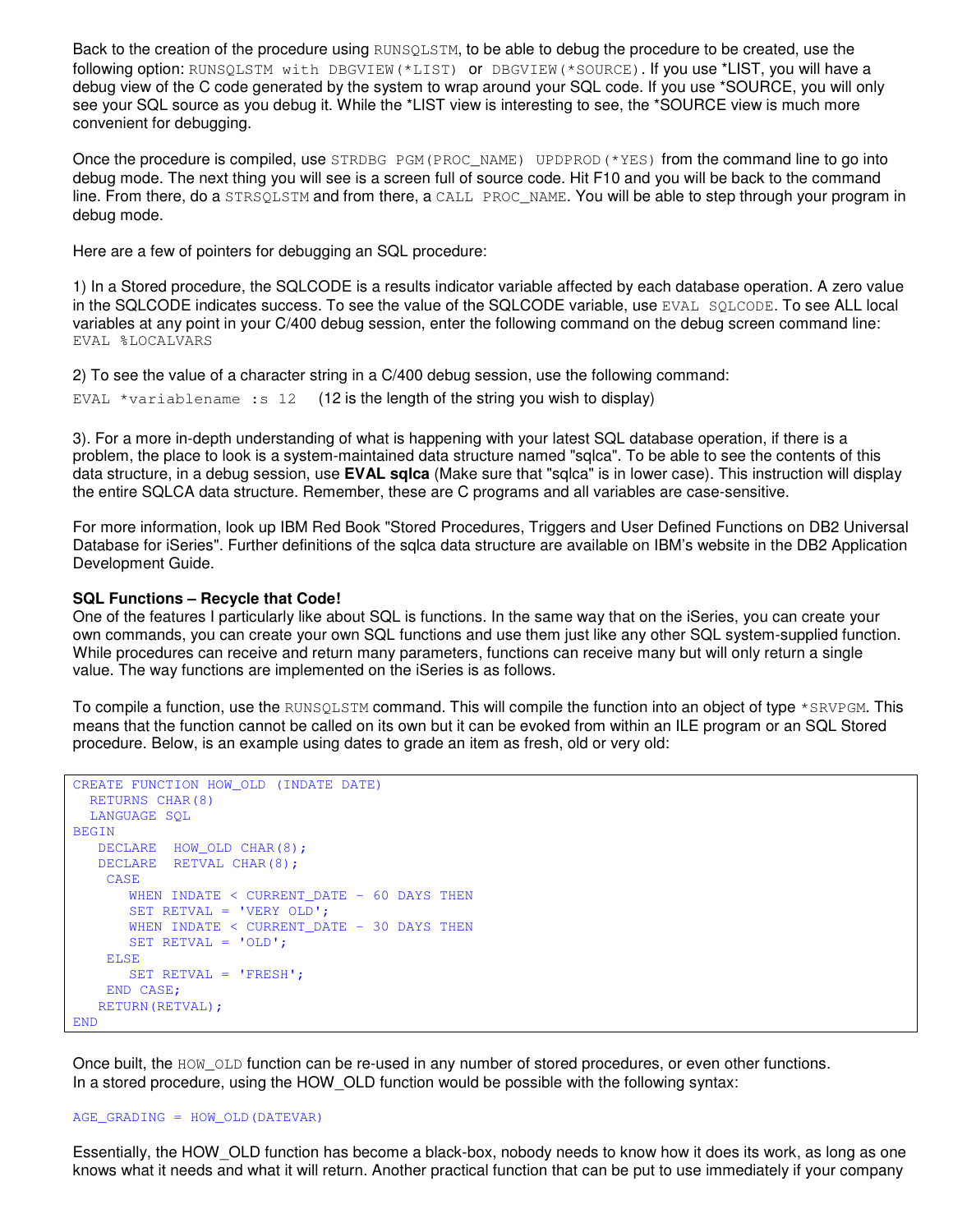runs JD Edwards software is a Julian Date conversion function, which would receive the Julian date and return a regular format date (see example 5 in Part 1 of this article).

### **In Real Life**

Using SQL day-in and day-out, one quickly realizes that SQL is one of these languages where it is deceptively easy to code programs which work well with a small data samples but do not scale well and sit for hours on large data sets. The usual reason for this behavior is either lack of proper indexes or a choice of SQL method that is not optimum.

There are some basic rules to avoid this type of situation:

- 1) Indexes, Indexes, Indexes. For best performance, it is well worth to ensure indexes are present with the keys you will use in your joins. If possible, create your indexes with the keys of lowest cardinality first and highest cardinality last. This will also speed up the processing. Code your SQL join statements with keys that match the order of the indexes you created. Consider building new indexes if none of the existing ones fit your current requirement. The SQL Optimizer, part of the operating system, will look for the best combination of indexes for you.
- 2) Use proper data types: If at all possible, store data in such a way that you will not need to manipulate it for example, use numeric types for numbers, date or timestamps types for dates. SQL has powerful casting functions but as mentioned previously, when you start using function results as part of a join, existing indexes cannot be used.
- 3) Don't be afraid to use work files. There are times when you can achieve better performance by using several simple SQL instructions with intermediate work tables than by trying to cram everything into one long and overly sophisticated command.
- 4) Maintainability and performance: These are goals to shoot for. Example 6, in Part 1 of this article demonstrated a method to retrieve N of the largest quantities in a data set with a single SQL statement. This SQL statement, while elegant, accomplished its goal with a high IO cost. No problem on a small table, but on a large set, it is an expensive statement. This is an example where a cursor could be more efficient, having the ability to retrieve the N biggest amounts from a table with exactly N accesses to the database using a descending order index to read the table – no matter how big the table is. With experience, you will become better at figuring the most efficient SQL method for a given situation. This is one where you learn every day. The more you use it, the more you learn.
- 5) Interpreted vs. Compiled: The RUNSQLSTM interprets the SQL commands written in a source member. This is the fastest way to implement data set processing SQL code. Stored procedures are compiled, which means a few extra steps to implement and the necessity to manage objects as well as source. Stored procedures allow both data set processing and row-by-row processing using cursors. They typically run faster than interpreted code, and also allow one to figure out what the SQL Optimizer needs to do its job most efficiently. For large volume applications, where processing speed is critical, you may want to consider stored procedures.

**Method to find the SQL Optimizer suggestions to improve program or stored procedure SQL performance** The DB2 Optimizer is part of the iSeries OS. The purpose of this operating system component is to ensure any SQL statement submitted on the system will use the most efficient access path available to retrieve the data. If you find your SQL stored procedure does not run as fast as you expected it to, with the method explained below, you can find out what indexes the DB2 optimizer is looking for in terms of indexes. This method is also valid for SQL embedded in C or RPG.

1) Go in debug and change the job to record all activities and second level text STRDBG UPDPROD(\*YES) CHGJOB LOG(4 4 \*SECLVL) Note: with \*SECLVL, both the message text and the message help (cause and recovery) of the error message are written

to the job log.

2) Call the Stored Procedure from within an SQL environment (STRSQL and do "CALL LIBNAM/PROC\_NAME" from the SQL command line or RUNSQLSTM of a member containing "CALL LIBNAM/PROC\_NAME")

3) SIGNOFF LOG( $*$ LIST) (I use this method, as opposed to looking at the joblog because it is easier to scan a spool file)

4) Signon again and look for your last job log with WRKSPLF (the name of the file will be QPJOBLOG) In that spool file, find the following character strings:

\*\*\*\* Starting optimizer debug message for query

and Access path suggestion for file (Note: DB2 Optimizer suggestions may or may not appear) They will show you what the SQL optimizer is looking for and the suggestions it may have made for you to improve the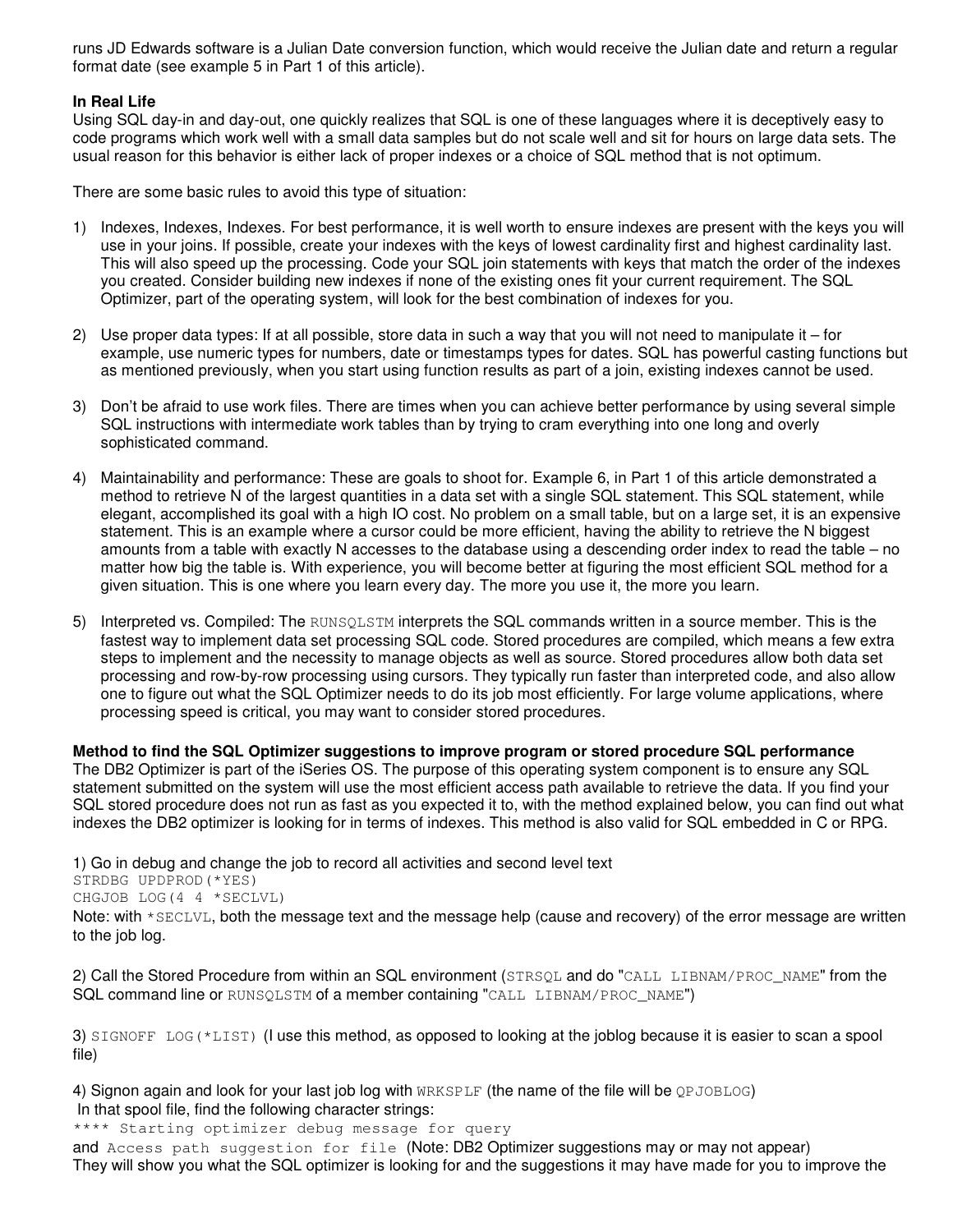performance of your SQL code. Typically the Optimizer will suggest indexes, with precise key orders.

Once you know what the Optimizer wants, you build the suggested indexes and re-run your job. Nine times out of ten, you should see a significant performance improvement in your SQL job. Note that this method is also valid for SQL embedded in C or other languages.

Another tool that can yield useful information is the **PRTSQLINF** command. It prints the query implementation plan contents for any high level language program, stored procedure or service program with embedded static SQL. PRTSQLINF produces a spooled file containing the query optimizer index choices for the SQL statements contained in the program or procedure. Knowing what indexes the optimizer is planning to use may save you some debugging time. Keep in mind that PRTSQLINF does not make index suggestions.

### **Implementation Considerations**

One of the critical considerations if you are going to start using SQL for production programs is your promotion control software. Basically, if you cannot promote it, you cannot use it very conveniently or on a larger scale. Promoting SQL procedures to a production environment means different steps from a traditional compilation have to be executed. They are not very complicated but they are different. If you are aiming to use SQL in production jobs, do look at this particular aspect ahead of time. Make sure your implementation software can handle SQL code.

### **In Conclusion: What's Next?**

SQL is a vast topic. In this article, we only scratched the surface. The diagram below is copied from an IBM presentation titled "Tuning Web-based Data Access for DB2 UDB for iSeries".



Take note of the contrast between the left side (the Native Record I/O) vs. the right side (the SQL-based access) of the diagram. Clearly, IBM is investing in SQL-based connectivity, making the iSeries database compatible with - and accessible via all the leading data exchange protocols. To remain competitive in the now highly commoditized server market, the iSeries, long considered a niche machine, now supports the following client protocols:

- **ODBC** - Open Data Base Connectivity, a standard database access method developed by the SQL Access Group to make it possible to access any data from any application, regardless of which database management system (DBMS) is handling the data.

- **CLI** - Call Level Interface (DB2 CLI) is IBM's callable SQL interface to the DB2 family of database servers. It is a 'C' and 'C++' application programming interface for relational database access that uses function calls to pass dynamic SQL statements as function arguments.

- **JDBC** , Java Database Connectivity, a Java API that enables Java programs to execute SQL statements. This allows Java programs to interact with any SQL-compliant database.

- **ADO**, ActiveX Data Objects, Microsoft's high-level interface for data objects.